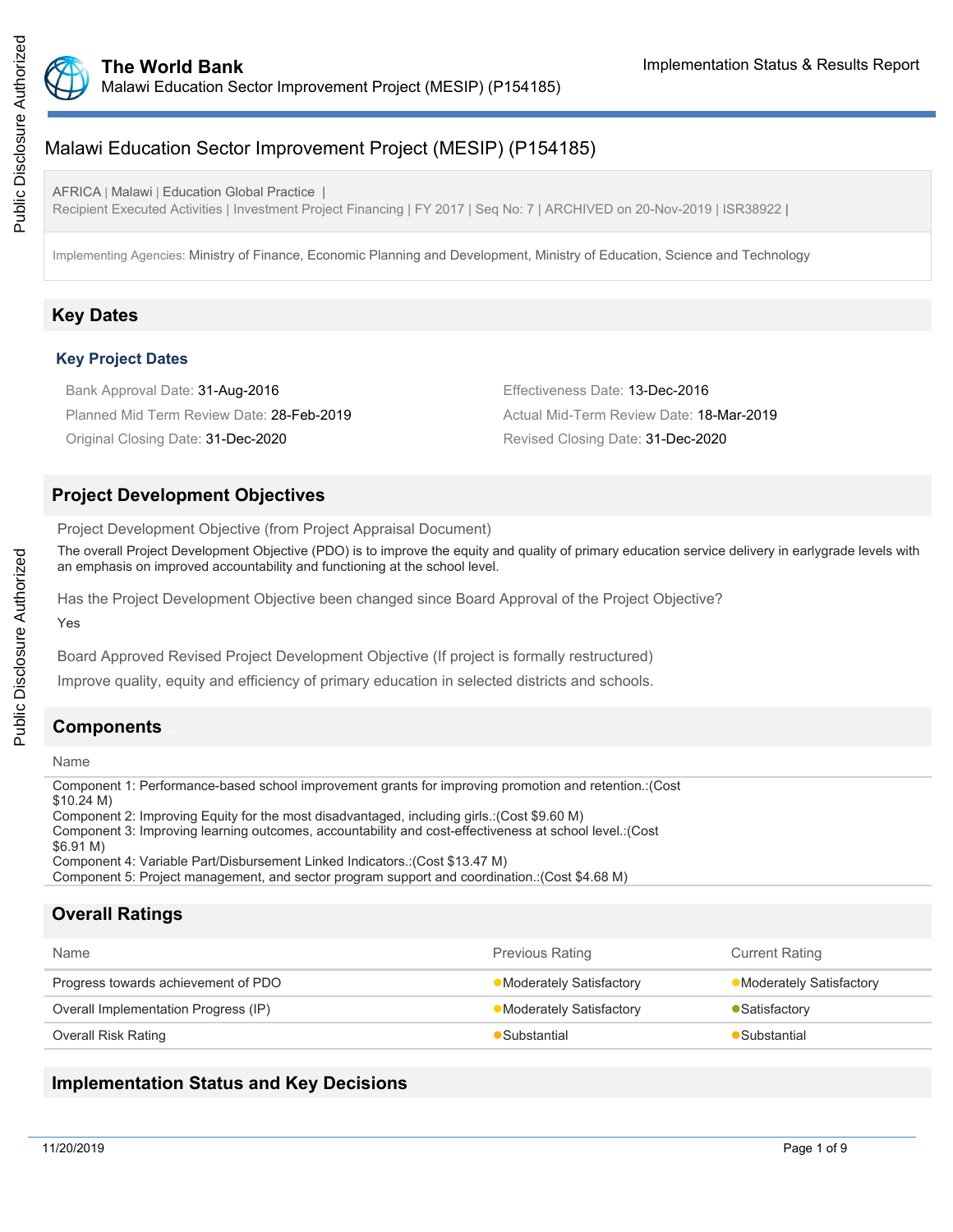1. The project results framework was revised to enable comprehensive reporting on project results in targeted districts and schools. Results indicate the project has progressively achieved the desired developmental results including construction of 224 classroom blocks in targeted schools, training of 1,600 in school leadership and management and construction of 817 low cost learning facilities for improved learning environments. Common standardised tests have been administered to grade 3 students in all the 8 project districts and will extend to grade 4 in the coming cycle. Remedial classes; school and community responsiveness to sanitary needs of adolescent girls; non-cash teacher incentives; and other MESIP led strategies are evident in schools and communities. The software platforms to facilitate capture of schools operations data including teacher and learner attendance have been established including a community platform to provide feedback on project impact from the community. 2. Integration of the MESIP guidelines in the regular Primary School Improvement Plan (PSIP) grant guidelines is ongoing for sustainability. 3. Community adherence to the established grievances redress mechanisms through regular filling of the complaints log and resolution forms continues to be monitored as one of the safeguards against gender based violence. The environmental and social safeguards handbook was developed with a translated version in Chichewa to facilitate community adoption in the day to day construction of school infrastructure. 4. Remote schools continue to face high teacher attrition implying an urgent need to roll-out the reformed remoteness allowance scheme. 5. Monitoring of project results continues by both the task team and the development partners.

### **Risks**

#### **Systematic Operations Risk-rating Tool**

| <b>Risk Category</b>                                            | Rating at Approval | <b>Previous Rating</b> | <b>Current Rating</b> |
|-----------------------------------------------------------------|--------------------|------------------------|-----------------------|
| <b>Political and Governance</b>                                 | $\bullet$ High     | Substantial            | $\bullet$ High        |
| Macroeconomic                                                   | Substantial        | Substantial            | Substantial           |
| Sector Strategies and Policies                                  | <b>Moderate</b>    | <b>Moderate</b>        | Moderate              |
| Technical Design of Project or Program                          | Substantial        | Substantial            | <b>Moderate</b>       |
| Institutional Capacity for Implementation and<br>Sustainability | Substantial        | Substantial            | <b>Moderate</b>       |
| Fiduciary                                                       | Substantial        | Substantial            | Substantial           |
| <b>Environment and Social</b>                                   | <b>Moderate</b>    | <b>Moderate</b>        | <b>Moderate</b>       |
| <b>Stakeholders</b>                                             | Substantial        | <b>Moderate</b>        | <b>Moderate</b>       |
| Other                                                           | --                 | Substantial            | Substantial           |
| Overall                                                         | Substantial        | Substantial            | Substantial           |

#### **Results**

#### **PDO Indicators by Objectives / Outcomes**

| Improving the quality and equity of primary education in selected districts and schools                                               |                 |                   |                  |                   |  |  |
|---------------------------------------------------------------------------------------------------------------------------------------|-----------------|-------------------|------------------|-------------------|--|--|
| ▶Number of additional standard classrooms built in selected primary schools resulting from project interventions. (Number,<br>Custom) |                 |                   |                  |                   |  |  |
|                                                                                                                                       | <b>Baseline</b> | Actual (Previous) | Actual (Current) | End Target        |  |  |
| Value                                                                                                                                 | 0.00            | 188.00            | 224.00           | 500.00            |  |  |
| Date                                                                                                                                  | 01-Jan-2016     | 30-Aug-2019       | $03 - Oct-2019$  | $31 - Dec - 2020$ |  |  |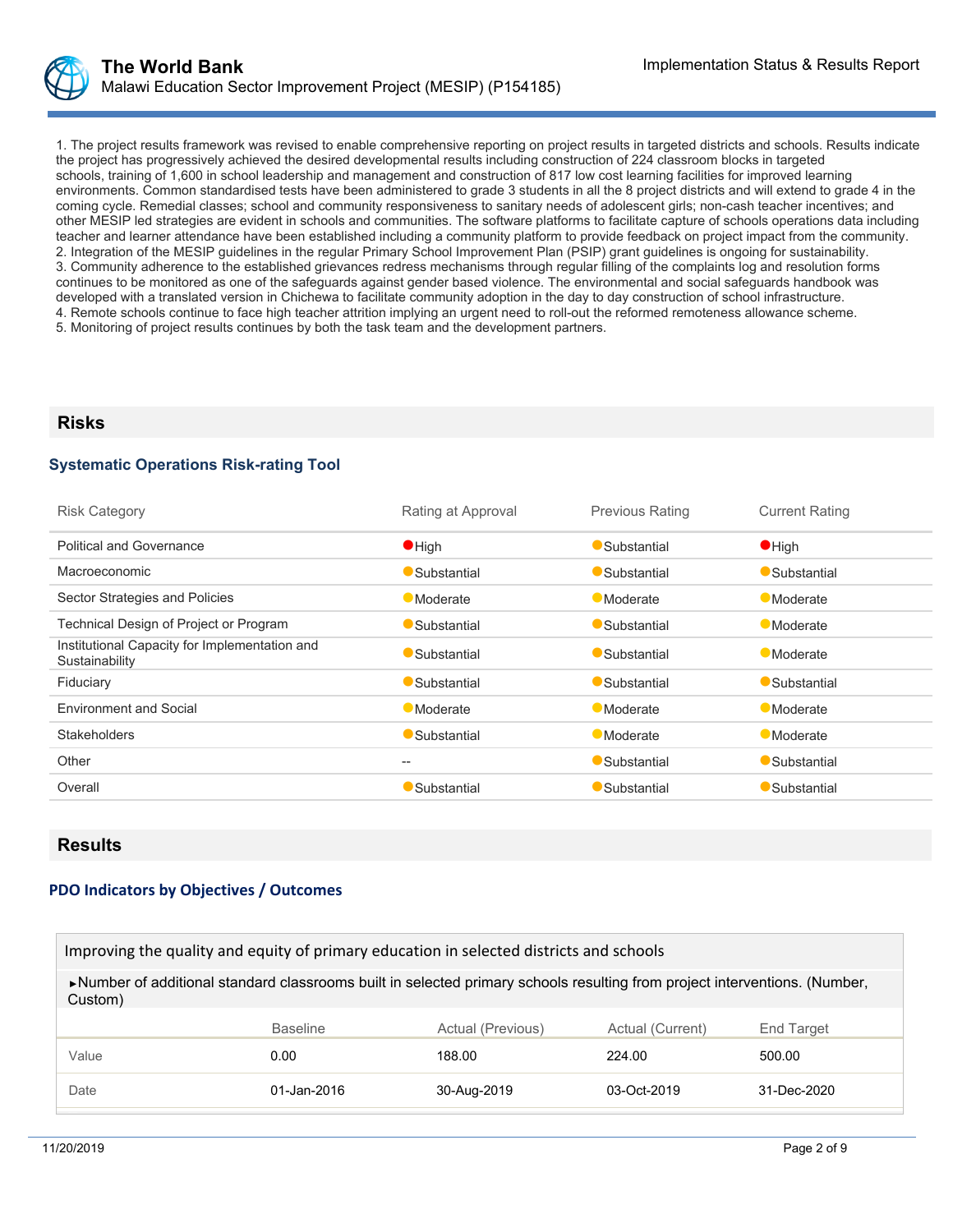

| ► Percent of targeted schols meeting minimum standards in National Education Standard (NES) 16 in the 8 most |  |
|--------------------------------------------------------------------------------------------------------------|--|
| disadvantaged districts (Text, Custom)                                                                       |  |

|           | <b>Baseline</b>                                                                                                                                                                                            | Actual (Previous)       | Actual (Current)           | End Target                                     |  |
|-----------|------------------------------------------------------------------------------------------------------------------------------------------------------------------------------------------------------------|-------------------------|----------------------------|------------------------------------------------|--|
| Value     | 46 percent                                                                                                                                                                                                 | Data collection ongoing | Data collection<br>ongoing | 25 percentage points<br>increase from baseline |  |
| Date      | 30-Aug-2019                                                                                                                                                                                                | 18-Apr-2019             | 18-Apr-2019                | 31-Dec-2020                                    |  |
| Comments: | The baseline has been updated to reflect the results from the data validation process undertaken at MTR.<br>The restructuring will further propose amendments to this indicator as well as the end target. |                         |                            |                                                |  |

| Improved equity and efficiency in selected districts and schools |  |
|------------------------------------------------------------------|--|
|------------------------------------------------------------------|--|

►Pupil to Qualified Teacher Ratio (PqTR) in grades 1-2 in the 8 most disadvantaged districts (Text, Custom)

|                                                                                                | <b>Baseline</b>                                                                                                                         | Actual (Previous)                                                                                         | Actual (Current)                                       | End Target                                            |  |
|------------------------------------------------------------------------------------------------|-----------------------------------------------------------------------------------------------------------------------------------------|-----------------------------------------------------------------------------------------------------------|--------------------------------------------------------|-------------------------------------------------------|--|
| Value                                                                                          | 166 pupils to 1 qualified<br>primary school teacher                                                                                     | 123 pupils to 1 qualified<br>primary school teacher                                                       | 123 pupils to 1<br>qualified primary<br>school teacher | 132 pupils to 1<br>qualified lower primary<br>teacher |  |
| Date                                                                                           | 31-Oct-2016                                                                                                                             | 31-Oct-2018                                                                                               | 31-Oct-2018                                            | 31-Dec-2020                                           |  |
| Comments:                                                                                      | The data validation process generated new values for the years 2016 to 2018. Results also indicate that<br>the end target has been met. |                                                                                                           |                                                        |                                                       |  |
| ► Grade-wise promotion rate in lower primary grades in targeted districts (Percentage, Custom) |                                                                                                                                         |                                                                                                           |                                                        |                                                       |  |
|                                                                                                | <b>Baseline</b>                                                                                                                         | Actual (Previous)                                                                                         | Actual (Current)                                       | End Target                                            |  |
| Value                                                                                          | 65.40                                                                                                                                   | 64.90                                                                                                     | 0.00                                                   | 67.40                                                 |  |
| Date                                                                                           | 30-Sep-2016                                                                                                                             | 28-Sep-2018                                                                                               | 28-Sep-2018                                            | 31-Dec-2020                                           |  |
| Comments:                                                                                      | this indicator.                                                                                                                         | All the pilot interventions planned are being implemented. The restructuring process will make changes to |                                                        |                                                       |  |

## **Intermediate Results Indicators by Components**

| Component 1: Performance-based school improvement grants for improving promotion and retention.                            |                                             |             |             |             |  |  |
|----------------------------------------------------------------------------------------------------------------------------|---------------------------------------------|-------------|-------------|-------------|--|--|
| lacktriangleright Mumber of schools in the performance based funding (PBF) treatment recieving PBF grants (Number, Custom) |                                             |             |             |             |  |  |
| <b>Baseline</b><br>Actual (Previous)<br>Actual (Current)<br>End Target                                                     |                                             |             |             |             |  |  |
| Value                                                                                                                      | 0.00                                        | 317.00      | 317.00      | 400.00      |  |  |
| Date                                                                                                                       | 01-Jan-2016                                 | 28-Feb-2019 | 28-Feb-2019 | 31-Dec-2020 |  |  |
| Comments:                                                                                                                  | The 2018 target was exceeded by 58 percent. |             |             |             |  |  |
| ► Framework for conducting low stake zonal tests endorsed (Yes/No, Custom)                                                 |                                             |             |             |             |  |  |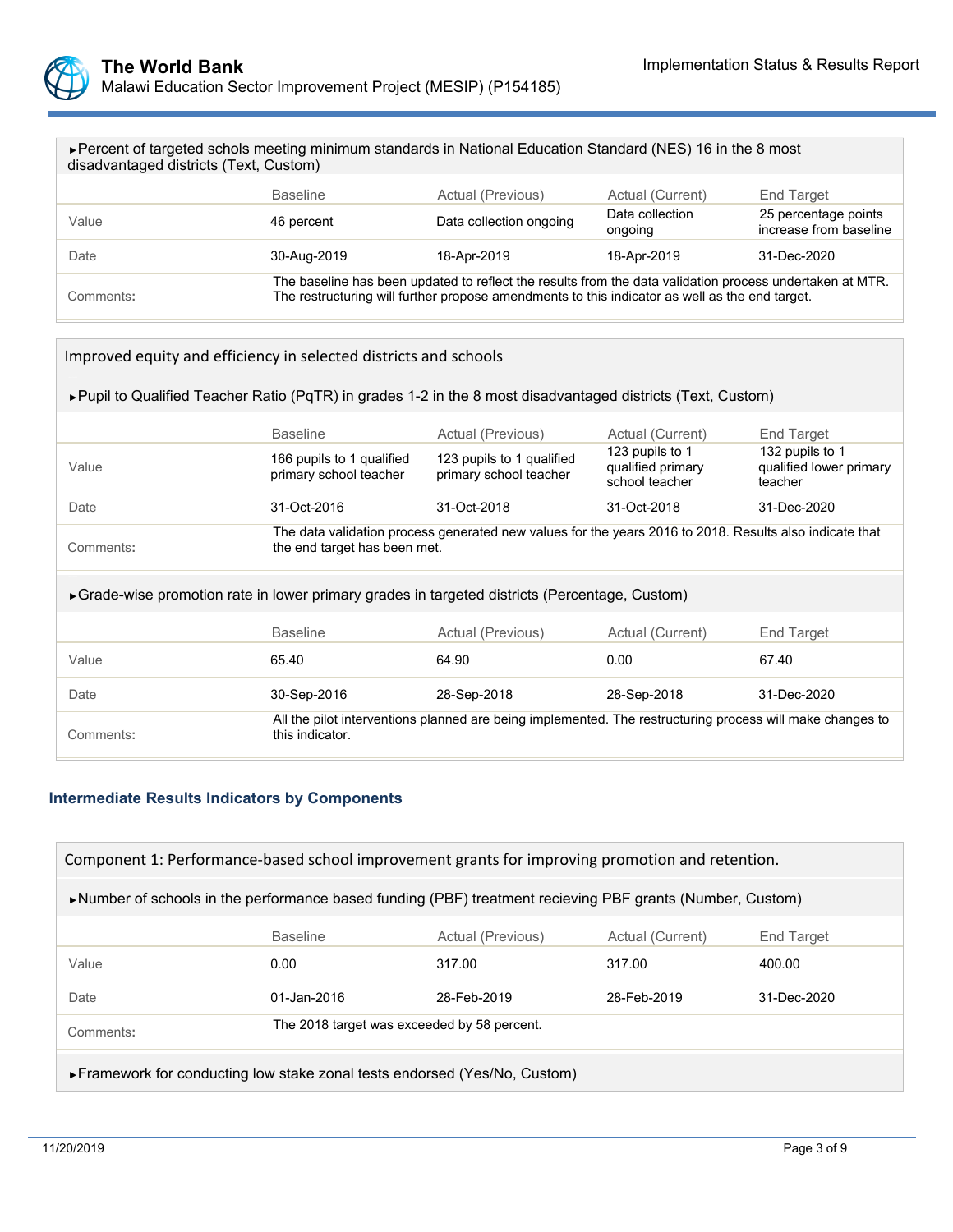

|                                                                                                                     | <b>Baseline</b> | Actual (Previous)                                                                                            | Actual (Current)                                          | End Target        |  |
|---------------------------------------------------------------------------------------------------------------------|-----------------|--------------------------------------------------------------------------------------------------------------|-----------------------------------------------------------|-------------------|--|
| Value                                                                                                               | <b>No</b>       | No                                                                                                           | No                                                        | Yes               |  |
| Date                                                                                                                | 30-Apr-2019     | 30-Apr-2019                                                                                                  | 30-Apr-2019                                               | 31-Dec-2020       |  |
| ► Common zonal tests conducted in grades 3 and 4 in the 8 disadvantaged districts. (Yes/No, Custom)                 |                 |                                                                                                              |                                                           |                   |  |
|                                                                                                                     | <b>Baseline</b> | Actual (Previous)                                                                                            | Actual (Current)                                          | End Target        |  |
| Value                                                                                                               | No              | No                                                                                                           | Yes                                                       | Yes               |  |
| Date                                                                                                                | 30-Apr-2019     | 30-Apr-2019                                                                                                  | 03-Oct-2019                                               | 31-Dec-2020       |  |
| Comments:                                                                                                           | the next cycle. | The tests were administered for grade 3 learners in all the 8 districts. Roll out to grade 4 will be done in |                                                           |                   |  |
| ▶ Repetition Rate in Grades 1-4 in 8 most disadvantaged districts (Percentage, Custom)                              |                 |                                                                                                              |                                                           |                   |  |
|                                                                                                                     | <b>Baseline</b> | Actual (Previous)                                                                                            | Actual (Current)                                          | <b>End Target</b> |  |
| Value                                                                                                               | 23.70           | 27.10                                                                                                        | 27.10                                                     | 21.30             |  |
| Date                                                                                                                | 30-Sep-2016     | 31-Oct-2018                                                                                                  | 31-Oct-2018                                               | 31-Dec-2020       |  |
| ∡Repetion rate for girls in grades 1-4 in 8 most disadvantaged districts (Percentage, Custom Breakdown)             |                 |                                                                                                              |                                                           |                   |  |
|                                                                                                                     | <b>Baseline</b> | Actual (Previous)                                                                                            | Actual (Current)                                          | <b>End Target</b> |  |
| Value                                                                                                               | 23.20           | 26.60                                                                                                        | 26.60                                                     | 20.90             |  |
| Date                                                                                                                | 30-Sep-2016     | 28-Sep-2018                                                                                                  | 28-Sep-2018                                               | 31-Dec-2020       |  |
| ▶ Dropout rate for girls in grades 5-7 in the 8 most disadvantaged districts (Percentage, Custom)                   |                 |                                                                                                              |                                                           |                   |  |
|                                                                                                                     | <b>Baseline</b> | Actual (Previous)                                                                                            | Actual (Current)                                          | <b>End Target</b> |  |
| Value                                                                                                               | 27.10           | 22.70                                                                                                        | 22.70                                                     | 16.00             |  |
| Date                                                                                                                | 30-Sep-2016     | 28-Sep-2018                                                                                                  | 28-Sep-2018                                               | 31-Dec-2020       |  |
| Female to male teacher ratio on grades 6-8 in 8 most disadvantaged districts (Text, Custom)                         |                 |                                                                                                              |                                                           |                   |  |
|                                                                                                                     | <b>Baseline</b> | Actual (Previous)                                                                                            | Actual (Current)                                          | <b>End Target</b> |  |
| Value                                                                                                               | 0.31            | Submitted data pending<br>validation by the task<br>team.                                                    | Submitted data<br>pending validation by<br>the task team. | 0.34              |  |
| Date                                                                                                                | 30-Sep-2016     | 30-Aug-2019                                                                                                  | 30-Aug-2019                                               | 31-Dec-2020       |  |
| ▶Number of low cost learning facilities built for lower primary the 8 most disadvantaged districts (Number, Custom) |                 |                                                                                                              |                                                           |                   |  |
|                                                                                                                     | <b>Baseline</b> | Actual (Previous)                                                                                            | Actual (Current)                                          | <b>End Target</b> |  |
| Value                                                                                                               | 0.00            | 754.00                                                                                                       | 817.00                                                    | 1,000.00          |  |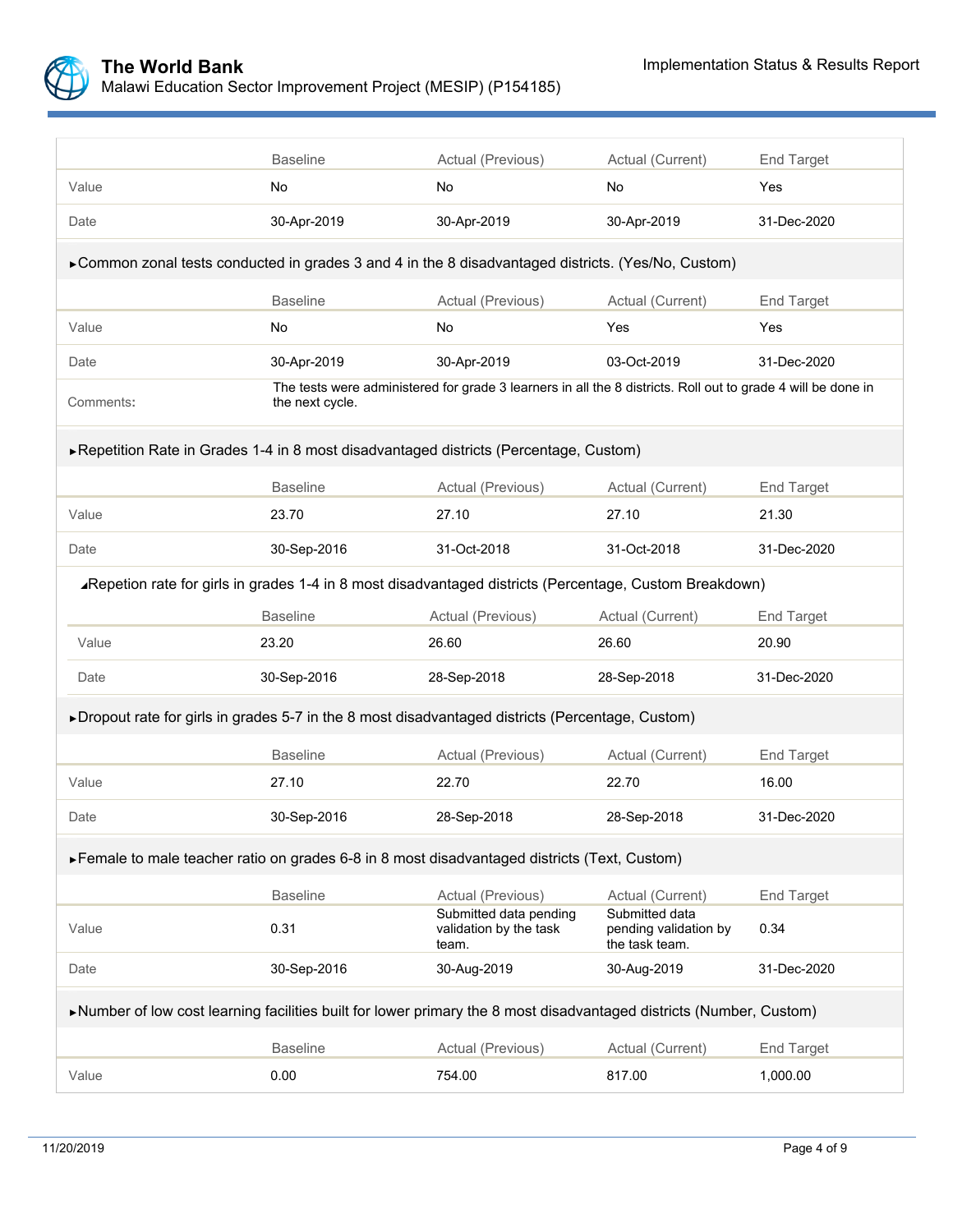

| Date                                                                                             | 30-Sep-2016                                                     | 30-Apr-2019                                                                                                                                                                                                                                                           | 03-Oct-2019      | 31-Dec-2020       |
|--------------------------------------------------------------------------------------------------|-----------------------------------------------------------------|-----------------------------------------------------------------------------------------------------------------------------------------------------------------------------------------------------------------------------------------------------------------------|------------------|-------------------|
|                                                                                                  |                                                                 | Component 2: Improving Equity for the most disadvantaged, including girls.                                                                                                                                                                                            |                  |                   |
|                                                                                                  |                                                                 | ▶Number of sanitary facilities constructed in target schools (Number, Custom)                                                                                                                                                                                         |                  |                   |
|                                                                                                  | <b>Baseline</b>                                                 | Actual (Previous)                                                                                                                                                                                                                                                     | Actual (Current) | <b>End Target</b> |
| Value                                                                                            | 0.00                                                            | 129.00                                                                                                                                                                                                                                                                | 144.00           | 300.00            |
| Date                                                                                             | 01-Jan-2016                                                     | 30-Aug-2019                                                                                                                                                                                                                                                           | 03-Oct-2019      | 31-Dec-2020       |
| Comments:                                                                                        |                                                                 | Construction of 198 gender friendly latrine blocks is ongoing at 66 primary schools while the second set of<br>latrine blocks are to be built through the Phase 2 awarded contracts.                                                                                  |                  |                   |
|                                                                                                  | ⊿Number of sanitary blocks for boys (Number, Custom Breakdown)  |                                                                                                                                                                                                                                                                       |                  |                   |
|                                                                                                  | <b>Baseline</b>                                                 | Actual (Previous)                                                                                                                                                                                                                                                     | Actual (Current) | <b>End Target</b> |
| Value                                                                                            | 0.00                                                            | 42.00                                                                                                                                                                                                                                                                 | 48.00            | 114.00            |
| Date                                                                                             | 28-Oct-2016                                                     | 30-Aug-2019                                                                                                                                                                                                                                                           | 30-Aug-2019      | 31-Dec-2020       |
|                                                                                                  | ⊿Number of sanitary blocks for girls (Number, Custom Breakdown) |                                                                                                                                                                                                                                                                       |                  |                   |
|                                                                                                  | <b>Baseline</b>                                                 | Actual (Previous)                                                                                                                                                                                                                                                     | Actual (Current) | <b>End Target</b> |
| Value                                                                                            | 0.00                                                            | 82.00                                                                                                                                                                                                                                                                 | 96.00            | 228.00            |
| Date                                                                                             | 31-Oct-2016                                                     | 30-Aug-2019                                                                                                                                                                                                                                                           | 03-Oct-2019      | 31-Dec-2020       |
| Component 3: Improving learning outcomes, accountability and cost-effectiveness at school level. |                                                                 |                                                                                                                                                                                                                                                                       |                  |                   |
|                                                                                                  |                                                                 | Number of headteachers and deputy headteachers trained. (Number, Custom)                                                                                                                                                                                              |                  |                   |
|                                                                                                  | <b>Baseline</b>                                                 | Actual (Previous)                                                                                                                                                                                                                                                     | Actual (Current) | <b>End Target</b> |
| Value                                                                                            | 0.00                                                            | 1,200.00                                                                                                                                                                                                                                                              | 1.600.00         | 800.00            |
| Date                                                                                             | 01-Jan-2016                                                     | 30-Aug-2019                                                                                                                                                                                                                                                           | 03-Oct-2019      | 31-Dec-2020       |
|                                                                                                  |                                                                 | ► Percent of teachers in targeted schools observed at least once a term by their head teachers (Percentage, Custom)                                                                                                                                                   |                  |                   |
|                                                                                                  | <b>Baseline</b>                                                 | Actual (Previous)                                                                                                                                                                                                                                                     | Actual (Current) | <b>End Target</b> |
| Value                                                                                            | 57.90                                                           | 68.30                                                                                                                                                                                                                                                                 | 68.30            | 80.00             |
| Date                                                                                             | 01-Jan-2016                                                     | 30-Nov-2018                                                                                                                                                                                                                                                           | 30-Nov-2018      | 31-Dec-2020       |
| Comments:                                                                                        |                                                                 | This indicator is not yet due for reporting. The monitoring and evaluation (M&E) plan indicates that<br>reporting on this indicator would start at the close of Year 3 after the head teachers and deputies have<br>been trained in school leadership and management. |                  |                   |
| ▶ Average teacher attendance rate in targeted schools (Percentage, Custom)                       |                                                                 |                                                                                                                                                                                                                                                                       |                  |                   |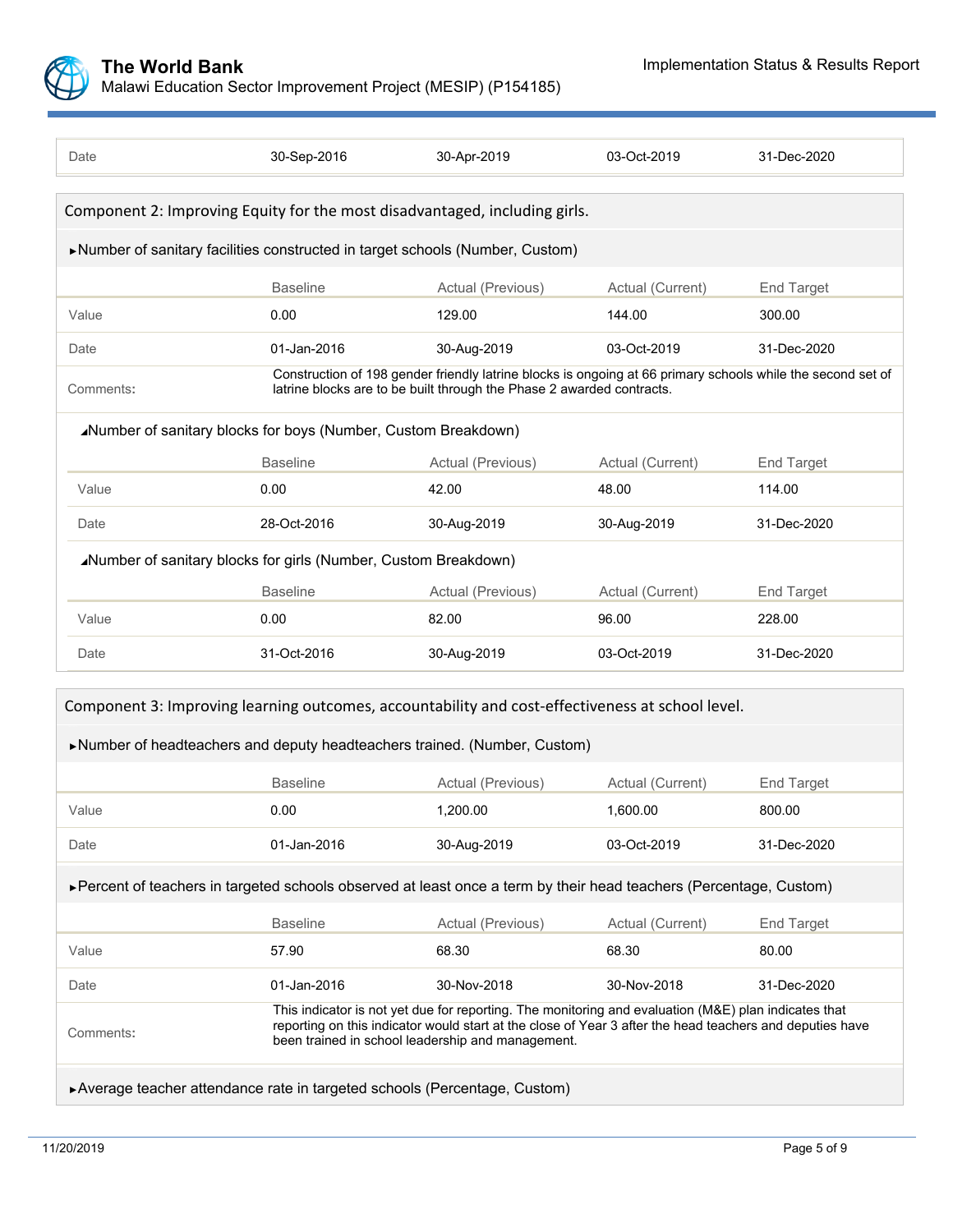

|                                                                                                                               | <b>Baseline</b>                                                                                                                                                                                                                                                      | Actual (Previous)                                    | Actual (Current)                                     | End Target                                    |  |  |
|-------------------------------------------------------------------------------------------------------------------------------|----------------------------------------------------------------------------------------------------------------------------------------------------------------------------------------------------------------------------------------------------------------------|------------------------------------------------------|------------------------------------------------------|-----------------------------------------------|--|--|
| Value                                                                                                                         | 82.50                                                                                                                                                                                                                                                                | 84.00                                                | 84.00                                                | 90.00                                         |  |  |
| Date                                                                                                                          | 30-Nov-2016                                                                                                                                                                                                                                                          | 28-Feb-2019                                          | 28-Feb-2019                                          | 31-Dec-2020                                   |  |  |
| ▶ Average teacher utilization rate in lower primary (Percentage, Custom)                                                      |                                                                                                                                                                                                                                                                      |                                                      |                                                      |                                               |  |  |
|                                                                                                                               | <b>Baseline</b>                                                                                                                                                                                                                                                      | Actual (Previous)                                    | Actual (Current)                                     | End Target                                    |  |  |
| Value                                                                                                                         | 56.80                                                                                                                                                                                                                                                                | 57.30                                                | 57.30                                                | 62.00                                         |  |  |
| Date                                                                                                                          | 30-Nov-2016                                                                                                                                                                                                                                                          | 30-Nov-2018                                          | 30-Nov-2018                                          | 31-Dec-2020                                   |  |  |
| ▶ Average learner attendance rate in targeted schools (Percentage, Custom)                                                    |                                                                                                                                                                                                                                                                      |                                                      |                                                      |                                               |  |  |
|                                                                                                                               | <b>Baseline</b>                                                                                                                                                                                                                                                      | Actual (Previous)                                    | Actual (Current)                                     | <b>End Target</b>                             |  |  |
| Value                                                                                                                         | 62.20                                                                                                                                                                                                                                                                | 65.70                                                | 65.70                                                | 72.00                                         |  |  |
| Date                                                                                                                          | 30-Nov-2016                                                                                                                                                                                                                                                          | 28-Feb-2019                                          | 28-Feb-2019                                          | 31-Dec-2019                                   |  |  |
| Number of meetings schools hold with parents in a school year (Number, Custom)                                                |                                                                                                                                                                                                                                                                      |                                                      |                                                      |                                               |  |  |
|                                                                                                                               | <b>Baseline</b>                                                                                                                                                                                                                                                      | Actual (Previous)                                    | Actual (Current)                                     | End Target                                    |  |  |
| Value                                                                                                                         | 1.80                                                                                                                                                                                                                                                                 | 1.76                                                 | 1.76                                                 | 3.00                                          |  |  |
| Date                                                                                                                          | 30-Nov-2016                                                                                                                                                                                                                                                          | 28-Feb-2019                                          | 28-Feb-2019                                          | 31-Dec-2020                                   |  |  |
| >Number of unique community members who sent messages through the component 3.3 Community Dialogue Platform (Text,<br>Custom) |                                                                                                                                                                                                                                                                      |                                                      |                                                      |                                               |  |  |
|                                                                                                                               | <b>Baseline</b>                                                                                                                                                                                                                                                      | Actual (Previous)                                    | Actual (Current)                                     | <b>End Target</b>                             |  |  |
| Value                                                                                                                         | Data pending validation<br>by the WB task team                                                                                                                                                                                                                       | The data is pending<br>validation by the WB<br>team. | The data is pending<br>validation by the WB<br>team. | 20 percentage point<br>increase from baseline |  |  |
| Date                                                                                                                          | 28-Feb-2019                                                                                                                                                                                                                                                          | 28-Feb-2019                                          | 28-Feb-2019                                          | 31-Dec-2020                                   |  |  |
| Comments:                                                                                                                     | This indicator is not yet due for reporting. The M&E Plan projected that reporting on this indicator will be<br>done at the end of the 3rd and 4th years of the project. However, there are proposals to replace this<br>indicator during the restructuring process. |                                                      |                                                      |                                               |  |  |

### **Disbursement Linked Indicators**

| ► DLI 1 PqTR in Grades 1 and 2 in 8 most disadvantaged districts (Text, Outcome, 4,490,000.00, 44.54%) |                                                                             |                                                                            |                                                                            |           |  |
|--------------------------------------------------------------------------------------------------------|-----------------------------------------------------------------------------|----------------------------------------------------------------------------|----------------------------------------------------------------------------|-----------|--|
|                                                                                                        | <b>Baseline</b>                                                             | Actual (Previous)                                                          | Actual (Current)                                                           | July 2020 |  |
| Value                                                                                                  | 166 lower primary pupils for<br>every 1 qualified primary<br>school teacher | 123 lower primary pupils<br>to every 1 qualified<br>primary school teacher | 123 lower primary pupils<br>to every 1 qualified<br>primary school teacher | --        |  |
| Date                                                                                                   |                                                                             | 22-Oct-2018                                                                | 22-Oct-2018                                                                |           |  |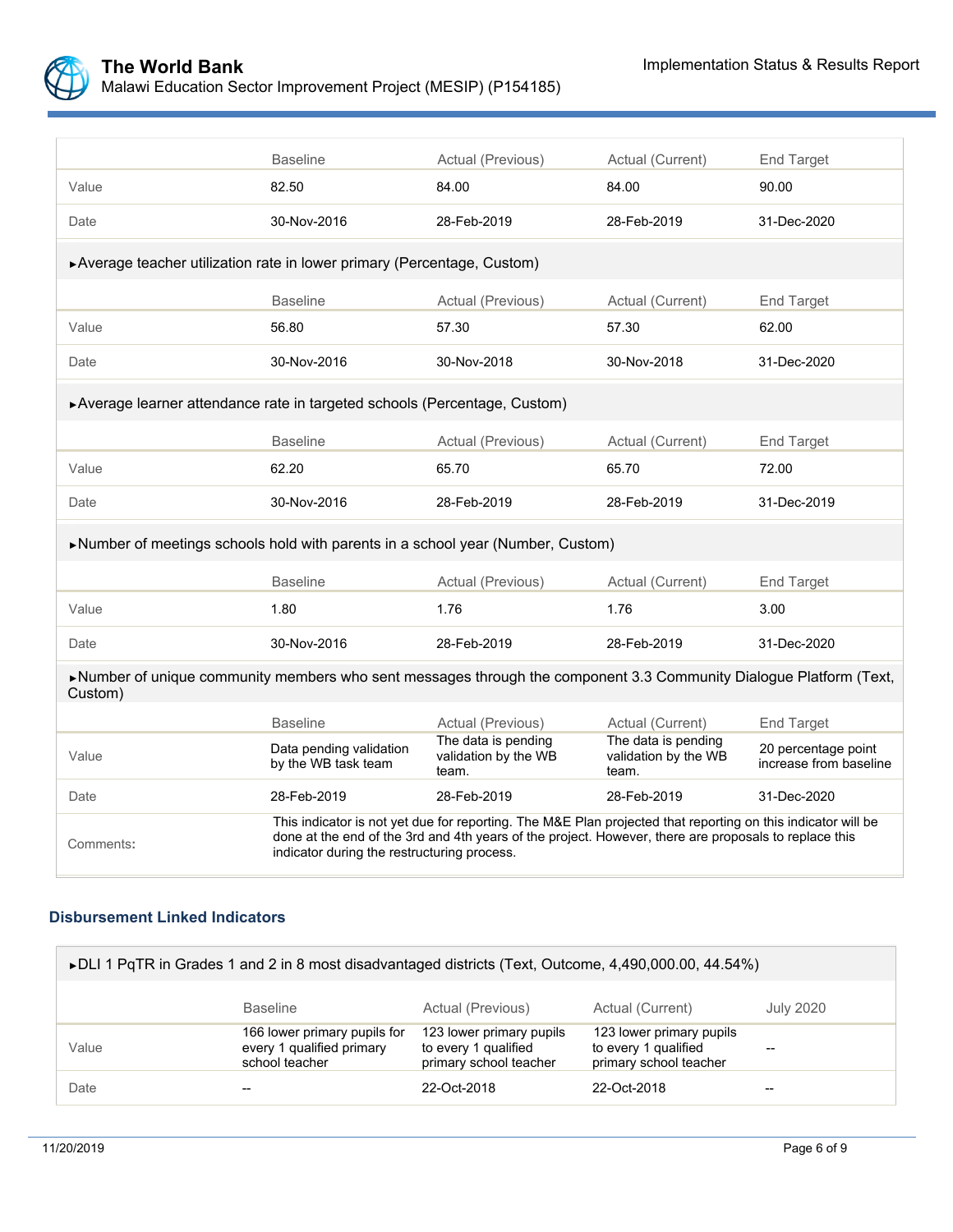

| Comments:                                                                                                                                          | Baseline value will be supplied at MTR                                                                                    |                                                                                            |                  |                                                                      |  |  |  |  |
|----------------------------------------------------------------------------------------------------------------------------------------------------|---------------------------------------------------------------------------------------------------------------------------|--------------------------------------------------------------------------------------------|------------------|----------------------------------------------------------------------|--|--|--|--|
| ⊿DLI 1.1 Endorsement of a comprehensive strategy and action plan for improving the distribution of teachers (Yes/No,<br>Process, 2,000,000.00, 0%) |                                                                                                                           |                                                                                            |                  |                                                                      |  |  |  |  |
|                                                                                                                                                    | <b>Baseline</b>                                                                                                           | Actual (Previous)<br>Actual (Current)                                                      |                  | <b>July 2020</b>                                                     |  |  |  |  |
| Value                                                                                                                                              | No                                                                                                                        | Yes                                                                                        | Yes              | No                                                                   |  |  |  |  |
| Date                                                                                                                                               | 29-Jun-2018<br>29-Jun-2018<br>--<br>$\overline{\phantom{a}}$                                                              |                                                                                            |                  |                                                                      |  |  |  |  |
| ⊿DLI 1.2 20% reduction in PqTR grades 1 & 2 in 8 most disadvantaged districts (Percentage, Outcome, 2,490,000.00,<br>$0.00\%$ )                    |                                                                                                                           |                                                                                            |                  |                                                                      |  |  |  |  |
|                                                                                                                                                    | <b>Baseline</b>                                                                                                           | Actual (Previous)                                                                          | Actual (Current) | <b>July 2020</b>                                                     |  |  |  |  |
| Value                                                                                                                                              | 166.00                                                                                                                    | 123.00                                                                                     | 123.00           | 132.00                                                               |  |  |  |  |
| Date                                                                                                                                               |                                                                                                                           | 22-Oct-2018                                                                                | 22-Oct-2018      |                                                                      |  |  |  |  |
|                                                                                                                                                    | ►DLI 2 Female to male teacher ratio in grades 6-8 in 8 most disadvantaged districts (Text, Outcome, 4,490,000.00, 44.54%) |                                                                                            |                  |                                                                      |  |  |  |  |
|                                                                                                                                                    | <b>Baseline</b>                                                                                                           | Actual (Previous)                                                                          | Actual (Current) | <b>July 2020</b>                                                     |  |  |  |  |
| Value                                                                                                                                              | No                                                                                                                        | Strategy was endorsed<br>Strategy was endorsed for<br>for implementation<br>implementation |                  | 10% increase in<br>female to male<br>teacher ratio for<br>grades 6-8 |  |  |  |  |
| Date                                                                                                                                               | $\overline{\phantom{a}}$                                                                                                  | 28-Feb-2018                                                                                | 28-Feb-2018      |                                                                      |  |  |  |  |
| Comments:                                                                                                                                          | <b>Revised UNGES</b>                                                                                                      |                                                                                            |                  |                                                                      |  |  |  |  |
| ⊿DLI 2.1 Endorsement of a comprehensive strategy and action plan for improving female to male teacher ratio (Yes/No,<br>Process, 2,000,000.00, 0%) |                                                                                                                           |                                                                                            |                  |                                                                      |  |  |  |  |
|                                                                                                                                                    | <b>Baseline</b>                                                                                                           | Actual (Previous)                                                                          | Actual (Current) | <b>July 2020</b>                                                     |  |  |  |  |
| Value                                                                                                                                              | No                                                                                                                        | Yes                                                                                        | Yes              | No                                                                   |  |  |  |  |
| Date                                                                                                                                               |                                                                                                                           | 29-Jun-2018                                                                                | 29-Jun-2018      |                                                                      |  |  |  |  |
| ⊿DLI 2.2 10% increase in female to male teacher ratio in grades 6-8 in 8 most disadvantaged districts (Text, Outcome,<br>2,490,000.00, 0.00%)      |                                                                                                                           |                                                                                            |                  |                                                                      |  |  |  |  |
|                                                                                                                                                    | <b>Baseline</b>                                                                                                           | Actual (Previous)                                                                          | Actual (Current) | <b>July 2020</b>                                                     |  |  |  |  |
| Value                                                                                                                                              | 0.31                                                                                                                      | 0.00                                                                                       | 0.00             | 0.34                                                                 |  |  |  |  |
| Date                                                                                                                                               | --                                                                                                                        | 22-Oct-2018                                                                                | --               |                                                                      |  |  |  |  |
| ► DLI 3 Repetition rate in grades 1-4 in 8 most disadvantaged districts. (Text, Outcome, 4,490,000.00, 44.54%)                                     |                                                                                                                           |                                                                                            |                  |                                                                      |  |  |  |  |
|                                                                                                                                                    | <b>Baseline</b>                                                                                                           | Actual (Previous)                                                                          | Actual (Current) | <b>July 2020</b>                                                     |  |  |  |  |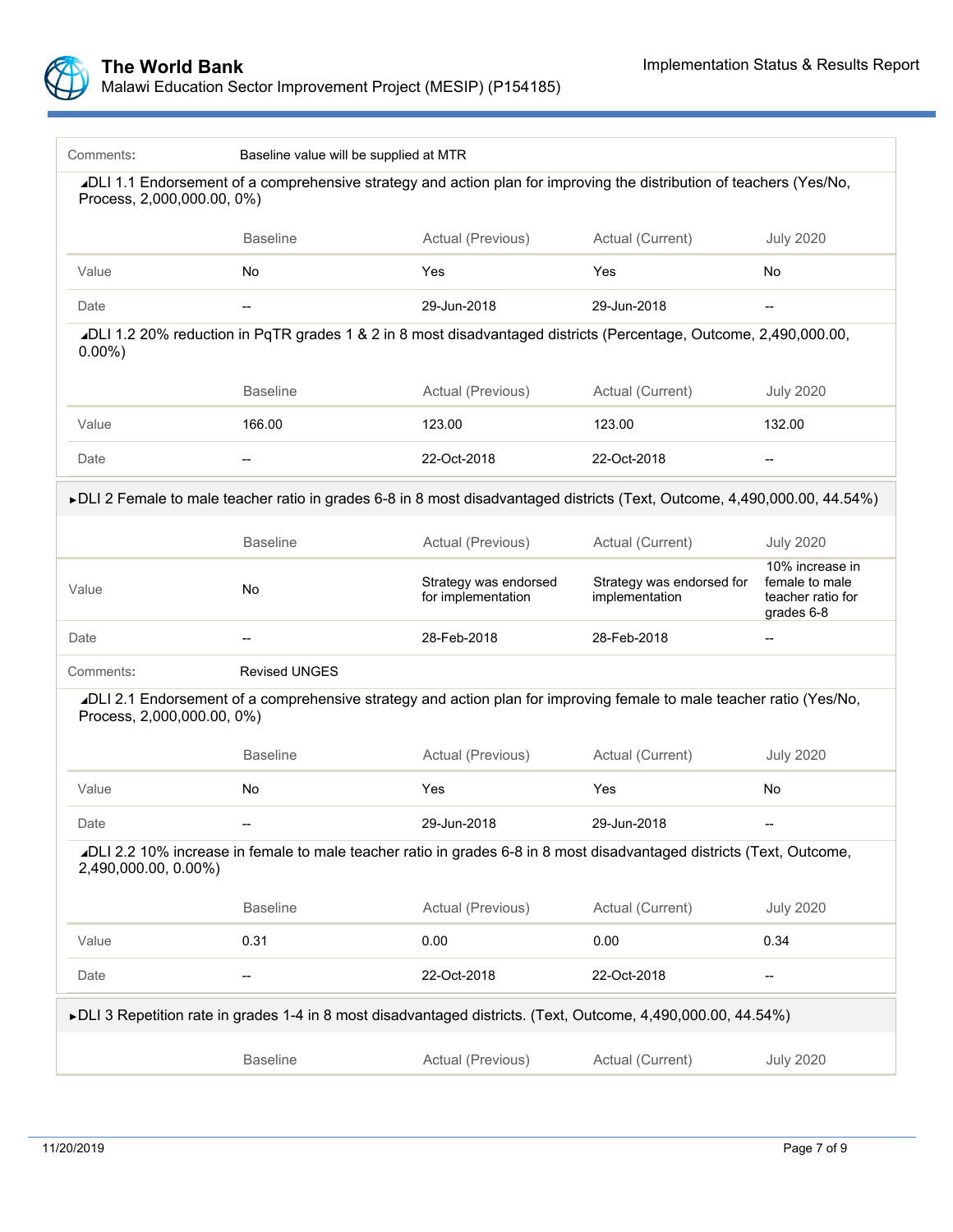

| Value                                                                                                                                                                                                       | Not yet due for<br>measurement | Not yet due for<br>measurement | Not yet due for<br>measurement | 10% reduction in<br>repetition for grades<br>$1 - 4$ |  |  |
|-------------------------------------------------------------------------------------------------------------------------------------------------------------------------------------------------------------|--------------------------------|--------------------------------|--------------------------------|------------------------------------------------------|--|--|
| Date                                                                                                                                                                                                        |                                | 29-Jun-2018                    | 29-Jun-2018                    |                                                      |  |  |
| ⊿DLI 3.1 Endorsement of national implementation strategy and action plan for promoting efficiency measures at the school<br>level to reduce repetition in lower primary (Yes/No, Process, 2,000,000.00, 0%) |                                |                                |                                |                                                      |  |  |
|                                                                                                                                                                                                             | <b>Baseline</b>                | Actual (Previous)              | Actual (Current)               | <b>July 2020</b>                                     |  |  |
| Value                                                                                                                                                                                                       | <b>No</b>                      | Yes                            | Yes                            | Yes                                                  |  |  |
| Date                                                                                                                                                                                                        |                                | 29-Jun-2018                    | 29-Jun-2018                    |                                                      |  |  |
| ∡DLI 3.2 10% reduction in repetition rate in grades 1-4 in 8 most disadvantaged districts. (Percentage, Outcome,<br>2,490,000.00, 0.00%)                                                                    |                                |                                |                                |                                                      |  |  |
|                                                                                                                                                                                                             | <b>Baseline</b>                | Actual (Previous)              | Actual (Current)               | <b>July 2020</b>                                     |  |  |
| Value                                                                                                                                                                                                       | 23.20                          | 0.00                           | 0.00                           | 20.90                                                |  |  |
| Date                                                                                                                                                                                                        |                                | 22-Oct-2018                    | 22-Oct-2018                    |                                                      |  |  |

# **Data on Financial Performance**

#### **Disbursements (by loan)**

| Project                    | Loan/Credit/TF | <b>Status</b> | Currency             | Original | Revised      | Cancelled                 | <b>Disbursed</b> | Undisbursed        |                   | % Disbursed |
|----------------------------|----------------|---------------|----------------------|----------|--------------|---------------------------|------------------|--------------------|-------------------|-------------|
| P154185                    | TF-A2913       | Effective     | <b>USD</b>           | 44.90    | 44.90        | 0.00                      | 31.34            | 13.56              |                   | 70%         |
| <b>Key Dates (by loan)</b> |                |               |                      |          |              |                           |                  |                    |                   |             |
| Project                    | Loan/Credit/TF | Status        | <b>Approval Date</b> |          | Signing Date | <b>Effectiveness Date</b> |                  | Orig. Closing Date | Rev. Closing Date |             |
| P154185                    | TF-A2913       | Effective     | 31-Aug-2016          |          | 22-Sep-2016  | 13-Dec-2016               |                  | 31-Dec-2020        | 31-Dec-2020       |             |

### **Cumulative Disbursements**